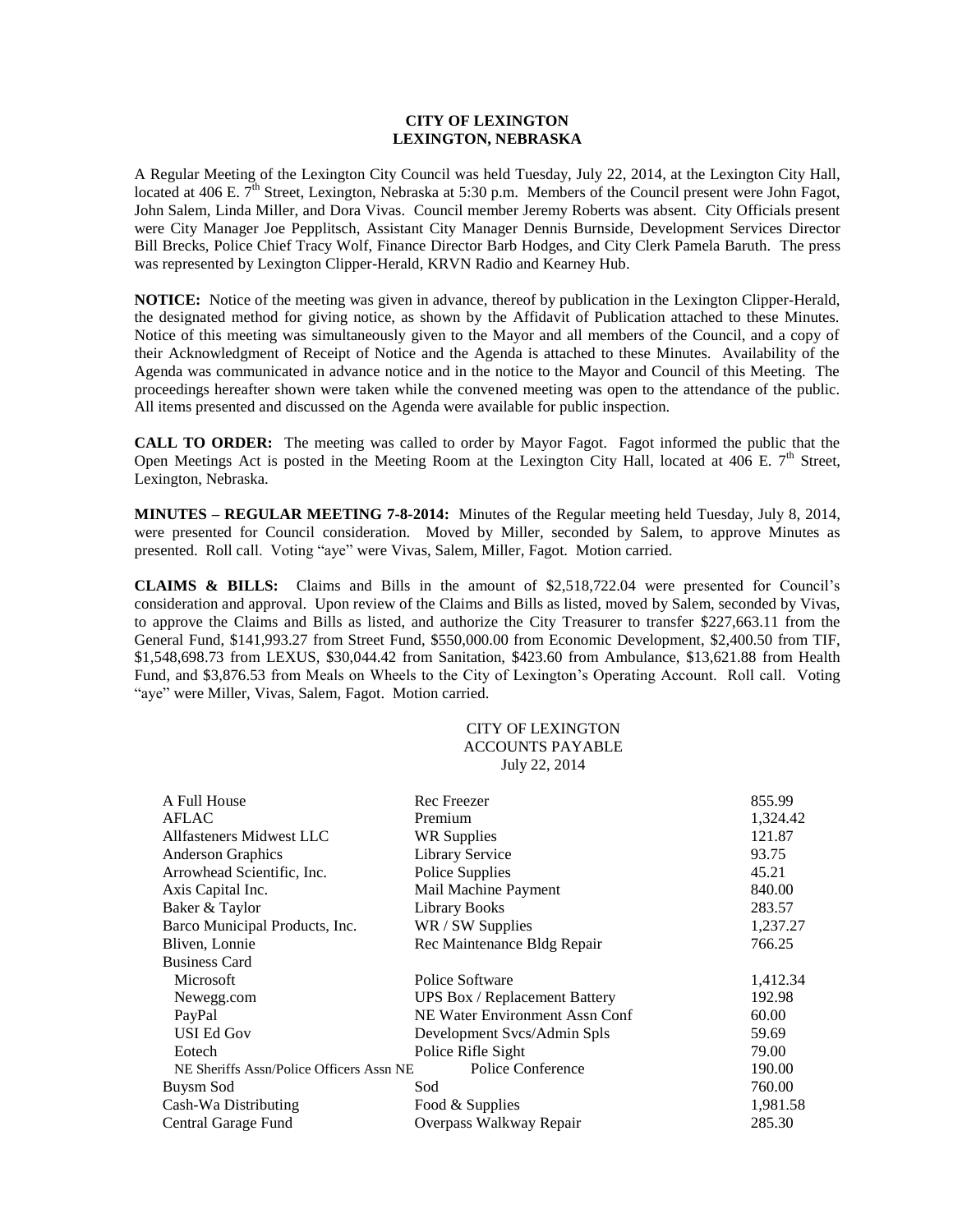| Central Tire & Tread                                       | ST Tire Repair                          | 57.24        |
|------------------------------------------------------------|-----------------------------------------|--------------|
| Coca-Cola/Dr Pepper Bottling of Krny                       | <b>Beverages</b>                        | 277.90       |
| <b>Community Development Agency</b>                        | <b>Asphalt Millings to NDOR</b>         | 2,400.50     |
| Culligan Water Conditioning Co.                            | Soft Water Supplies                     | 85.49        |
| Danko Emergency Equipment                                  | Fire Dept Uniform Expense               | 264.41       |
| Data-Pac Mailing Machine                                   | Postage                                 | 1,500.00     |
| Davis Energy, Inc.                                         | Fuel                                    | 6,513.50     |
| Dawson Pest Control                                        | DCOC / GGC Service                      | 91.35        |
| Demco, Inc.                                                | <b>Library Supplies</b>                 | 84.31        |
| Ditch Witch UnderCon                                       | <b>Boring Machine</b>                   | 6,814.02     |
| Downey Drilling, Inc.                                      | Well #12 Repair                         | 3,745.69     |
| Dutton-Lainson Company                                     | <b>Meter Supplies</b>                   | 226.31       |
| <b>Energy Pioneer Solutions</b>                            | <b>EPS</b> Payments                     | 2,818.82     |
| Fagot Refrigeration & Electric, Inc.                       | Muni Bldg Rep/Conc Bldg Svc             | 815.64       |
| <b>Fastenal Company</b>                                    | WWTP / WR Supplies                      | 936.06       |
| FYR-TEK, Inc.                                              | Fire Dept Supplies                      | 135.95       |
| Gale/Cengage Learning                                      | <b>Library Books</b>                    | 46.78        |
| Galls                                                      | Police Dept Uniform Expense             | 66.94        |
| Gaskill, Leota                                             | <b>EL</b> Rebate                        | 800.00       |
| Graphic Arts Shop, Inc.                                    | Police Supplies                         | 1,026.00     |
| Great Western Bank-Lib. Petty Cash                         | Postage                                 | 119.39       |
| Greg Hartman-Fire For Hire Pyrotechnics Ambulance Supplies |                                         | 180.00       |
| HD Supply Waterworks, LTD                                  | Meter / Radio / WR Supplies             | 3,435.66     |
| <b>Health Claims Fund</b>                                  | Claims                                  | 12,111.28    |
| <b>Hiland Dairy Foods</b>                                  | Beverages / Food                        | 215.89       |
| Holbein, Dahlas                                            | Maint/Cleaning Svc/Yard Cleanup         | 1,200.00     |
| Holiday Inn Express                                        | St Softball Tourney Ump Lodging         | 996.00       |
| <b>Ingram Library Services</b>                             | <b>Library Books</b>                    | 270.85       |
| Intellicom Computer Consulting, Inc.                       | Monthly Billing/Dev Serv/UTL Office Svc | 445.92       |
| Jim Phillips Co.                                           | ST Repair                               | 8,559.00     |
| Jimenez, Juan                                              | $1/2$ of Boots                          | 40.00        |
| <b>KRVN AM &amp; FM</b>                                    | Advertising                             | 166.40       |
| Lexington Animal Clinic                                    | Animal Care                             | 894.40       |
| Lexington Area Solid Waste Agency                          | Landfill                                | 842.81       |
| Lexington Newspapers, Inc.                                 | Publications                            | 481.30       |
| Lexington Utilities System                                 | Utilities                               | 46,375.39    |
| <b>LIPS Printing Service</b>                               | <b>WR Report Mailer</b>                 | 2,469.76     |
| <b>Little Caesars</b>                                      | <b>State Softball Tournament Food</b>   | 92.00        |
| Martin Electric, Inc.                                      | <b>LFAC</b> Repairs                     | 178.32       |
| Mead Lumber & Rental                                       | PK / WWTP / WR Supplies                 | 296.67       |
| Midland Scientific, Inc.                                   | <b>WWTP Testing Supplies</b>            | 333.82       |
| Miller & Associates                                        | Jackson Street Water Main Improvements  | 149.73       |
| Municipal Supply, Inc. of Nebraska                         | <b>WR Supplies</b>                      | 1,871.72     |
| Nebraska Department of Roads                               | <b>Asphalt Millings</b>                 | 7,201.50     |
| Nebraska Public Power District                             | <b>Power Purchase</b>                   | 1,057,483.24 |
| Nebraska Public Power District                             | O & M                                   | 93,471.37    |
| Nebraska Public Power District                             | Large Capital PJ's                      | 38,062.12    |
| Nebraska Tech & Tellecom, Inc.                             | Telephone Service                       | 1,304.19     |
| OCLC, Inc.                                                 | Library Subscription                    | 123.56       |
| <b>Overton Community Center</b>                            | Meals On Wheels                         | 100.00       |
| Paulsen, Inc.                                              | Concrete / Fill Sand                    | 927.00       |
| Peak Interests                                             | Meals                                   | 42.00        |
| Platte Valley Auto Mart                                    | Fire Dept / Police Repairs              | 116.27       |
| Price's Tree Service                                       | <b>WWTP Structure Removal</b>           | 56,270.00    |
| Progressive Business Publications                          | Payroll Subscription                    | 230.00       |
| Reader's Digest Large Print                                | Library Subscription                    | 29.96        |
| <b>Richardson Mowing</b>                                   | Library Lawn Care                       | 195.00       |
|                                                            |                                         |              |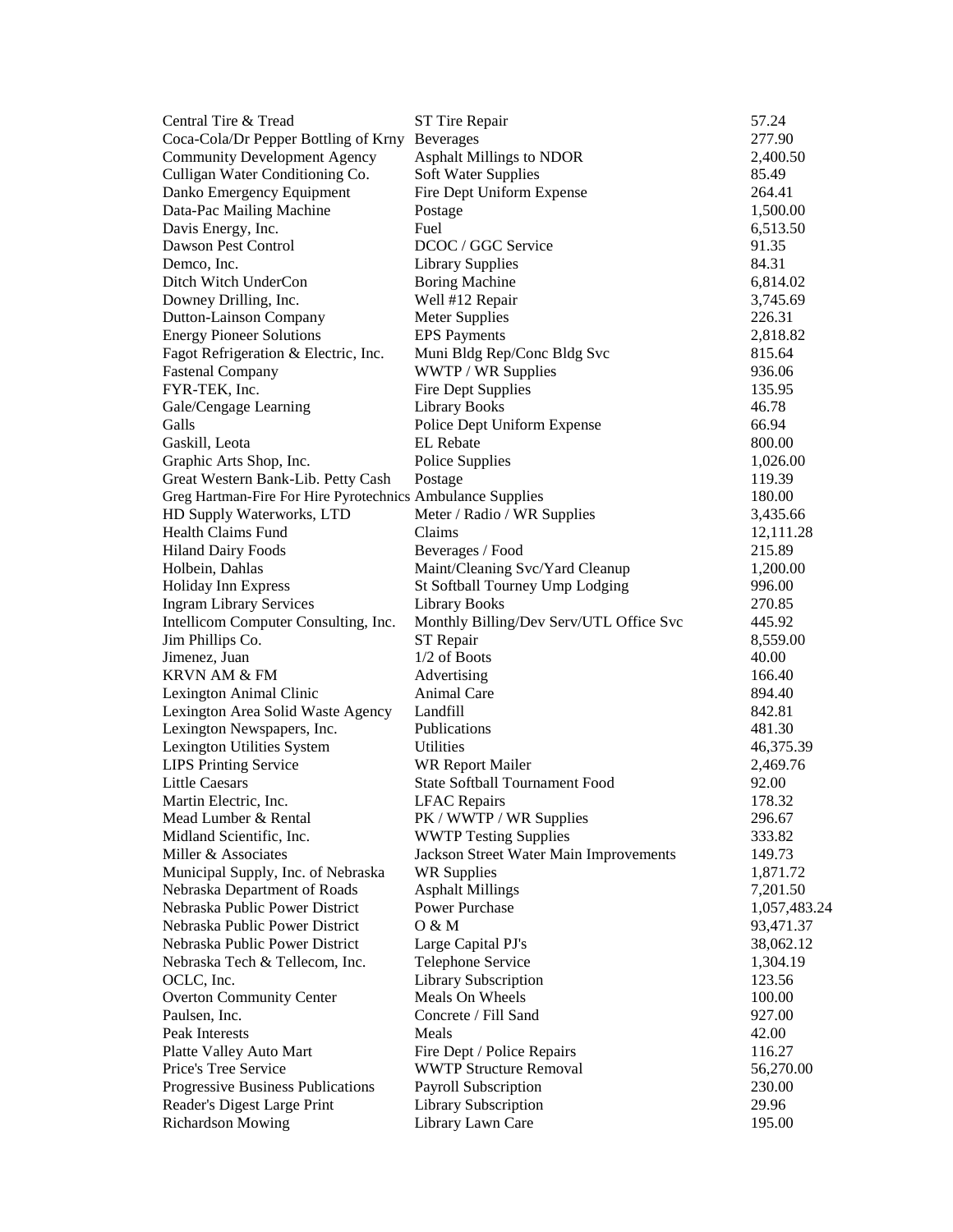| Ryde Transit<br>Transportation<br>31.00<br>S and D Contractors<br>Yard Clean-up<br>650.00<br>Schwan's Home Service, Inc.<br>Food<br>38.97<br>Service Master of Mid NE<br><b>Cleaning Service</b><br>4,821.00<br><b>Pension Services</b><br><b>Silver Stone Group</b><br>875.00<br>T.L. Sund Constructors, Inc.<br>Opt Batting Facility Repair<br>75.00<br>Food / Supplies<br>Thompson Co., The<br>1,558.66<br>Titan Machinery-Lexington<br><b>WWTP-Case IH Tractor</b><br><b>Titan Machinery-Lexington</b><br>Fire Dept Truck Repair<br>158.91<br>Traffic Safety Corp.<br>Radar Traffic Signs<br>7,128.00<br><b>USA Blue Book</b><br>Lift Station Supplies / WR Pumps<br>1,270.88<br>Village Uniform<br>GGC / LFAC Supplies<br>95.20<br>Vision Internet Providers, Inc.<br>231.52<br>Web Hosting<br>Wal-Mart<br>Supplies<br>965.69<br><b>Membership Dues</b><br>Wolf, Tracy<br>40.00<br>Brown Traffic Products, Inc.<br><b>EL Supplies</b><br>322.00<br><b>Business Card</b><br>Post Office<br><b>WR</b> Postage<br>116.10<br>Small Engine Warehouse<br><b>Central Garage Supplies</b><br>352.99<br>Fire Hydrant Paint<br>Menards-Kearney<br>681.08<br>Card Center/Orscheln<br>PK/WWTP/CG/Cem/ST Supplies<br>1,193.98<br>Cash-Wa Distributing<br>Food & Supplies<br>1,773.65<br><b>WWTP Supplies</b><br>CCP Industries, Inc.<br>191.26<br>Center Point Large Print<br><b>Library Books</b><br>86.28<br>Coca Cola/Dr Pepper Bottling of Krny<br><b>Beverages</b><br>198.50<br><b>Annual Funding</b><br><b>Community Development Agency</b><br>50,000.00<br>Copper, Michael<br>Yard Clean-up<br>100.00<br>Cummins Central Power, LLC<br><b>WWTP Service</b><br>332.25<br>Dan's Sanitation<br><b>Sanitation Fees</b><br>30,044.42<br>Dawson Area Development<br>Orthman Project<br>232,000.00<br>Dawson County Sheriff<br>Firearms Training Range Agreement<br>300.00<br>Electric Engineering & Equipment Co.<br><b>EL</b> Supplies<br>536.03<br>Fagot Refrigeration & Electric, Inc.<br><b>WWTP Repair</b><br>117.99<br>Fastenal<br>PK Supplies<br>68.11<br>Gale/Cengage Learning<br><b>Library Books</b><br>108.75<br>Great Western Bank-City Petty Cash<br>Fuel/Meals/Postage/NPPD Incentives/AC Ref<br>113.99<br>Great Western Bank-Lib Petty Cash<br>Postage / Meal / Program Supplies<br>99.31<br><b>Ingram Library Services</b><br><b>Library Books</b><br>$-25.57$<br>Lexington Newspapers, Inc.<br>Publications<br>7.77<br>Lexington, City of - General Fund<br>2011 & 2012 CED<br>93,215.30<br>Lex, City-Econ Develop 2010 Fund<br>Project Funding<br>Lexington, City of<br><b>Franchise Fees</b><br>85,403.74<br>Lexington City Payroll Account<br>Payroll<br>Wages<br>Social Security<br>Employer Portion / FICA Med<br>11,830.42<br>Union Bank & Trust<br><b>Employer Portion / Pension</b><br>4,329.89<br>Police Pension<br>Union Bank & Trust<br>2,143.89<br><b>ICMA</b><br><b>City Manager Pension</b><br>836.93<br>Mead Lumber & Rental-Lexington<br>18.33<br>PK Supplies<br>Mid-State Units<br>Rentals<br>720.00<br>National Geographic Little Kids<br>Library Subscription<br>17.95<br>NE Public Health Environmental Lab<br><b>WR</b> Testing<br>150.00<br>Nebraska Dept of Labor<br>Unemployment<br>362.00<br>Library Service<br>Oliver Consulting Services, Inc.<br>320.00 | <b>RR</b> Donnelley | Police Supplies | 291.26     |
|-----------------------------------------------------------------------------------------------------------------------------------------------------------------------------------------------------------------------------------------------------------------------------------------------------------------------------------------------------------------------------------------------------------------------------------------------------------------------------------------------------------------------------------------------------------------------------------------------------------------------------------------------------------------------------------------------------------------------------------------------------------------------------------------------------------------------------------------------------------------------------------------------------------------------------------------------------------------------------------------------------------------------------------------------------------------------------------------------------------------------------------------------------------------------------------------------------------------------------------------------------------------------------------------------------------------------------------------------------------------------------------------------------------------------------------------------------------------------------------------------------------------------------------------------------------------------------------------------------------------------------------------------------------------------------------------------------------------------------------------------------------------------------------------------------------------------------------------------------------------------------------------------------------------------------------------------------------------------------------------------------------------------------------------------------------------------------------------------------------------------------------------------------------------------------------------------------------------------------------------------------------------------------------------------------------------------------------------------------------------------------------------------------------------------------------------------------------------------------------------------------------------------------------------------------------------------------------------------------------------------------------------------------------------------------------------------------------------------------------------------------------------------------------------------------------------------------------------------------------------------------------------------------------------------------------------------------------------------------------------------------------------------------------------------------------------------------------------------------------------------------------------------------------------------------------------------------------------------------------------------------------------------------------------------|---------------------|-----------------|------------|
|                                                                                                                                                                                                                                                                                                                                                                                                                                                                                                                                                                                                                                                                                                                                                                                                                                                                                                                                                                                                                                                                                                                                                                                                                                                                                                                                                                                                                                                                                                                                                                                                                                                                                                                                                                                                                                                                                                                                                                                                                                                                                                                                                                                                                                                                                                                                                                                                                                                                                                                                                                                                                                                                                                                                                                                                                                                                                                                                                                                                                                                                                                                                                                                                                                                                                               |                     |                 |            |
|                                                                                                                                                                                                                                                                                                                                                                                                                                                                                                                                                                                                                                                                                                                                                                                                                                                                                                                                                                                                                                                                                                                                                                                                                                                                                                                                                                                                                                                                                                                                                                                                                                                                                                                                                                                                                                                                                                                                                                                                                                                                                                                                                                                                                                                                                                                                                                                                                                                                                                                                                                                                                                                                                                                                                                                                                                                                                                                                                                                                                                                                                                                                                                                                                                                                                               |                     |                 |            |
|                                                                                                                                                                                                                                                                                                                                                                                                                                                                                                                                                                                                                                                                                                                                                                                                                                                                                                                                                                                                                                                                                                                                                                                                                                                                                                                                                                                                                                                                                                                                                                                                                                                                                                                                                                                                                                                                                                                                                                                                                                                                                                                                                                                                                                                                                                                                                                                                                                                                                                                                                                                                                                                                                                                                                                                                                                                                                                                                                                                                                                                                                                                                                                                                                                                                                               |                     |                 |            |
|                                                                                                                                                                                                                                                                                                                                                                                                                                                                                                                                                                                                                                                                                                                                                                                                                                                                                                                                                                                                                                                                                                                                                                                                                                                                                                                                                                                                                                                                                                                                                                                                                                                                                                                                                                                                                                                                                                                                                                                                                                                                                                                                                                                                                                                                                                                                                                                                                                                                                                                                                                                                                                                                                                                                                                                                                                                                                                                                                                                                                                                                                                                                                                                                                                                                                               |                     |                 |            |
|                                                                                                                                                                                                                                                                                                                                                                                                                                                                                                                                                                                                                                                                                                                                                                                                                                                                                                                                                                                                                                                                                                                                                                                                                                                                                                                                                                                                                                                                                                                                                                                                                                                                                                                                                                                                                                                                                                                                                                                                                                                                                                                                                                                                                                                                                                                                                                                                                                                                                                                                                                                                                                                                                                                                                                                                                                                                                                                                                                                                                                                                                                                                                                                                                                                                                               |                     |                 |            |
|                                                                                                                                                                                                                                                                                                                                                                                                                                                                                                                                                                                                                                                                                                                                                                                                                                                                                                                                                                                                                                                                                                                                                                                                                                                                                                                                                                                                                                                                                                                                                                                                                                                                                                                                                                                                                                                                                                                                                                                                                                                                                                                                                                                                                                                                                                                                                                                                                                                                                                                                                                                                                                                                                                                                                                                                                                                                                                                                                                                                                                                                                                                                                                                                                                                                                               |                     |                 |            |
|                                                                                                                                                                                                                                                                                                                                                                                                                                                                                                                                                                                                                                                                                                                                                                                                                                                                                                                                                                                                                                                                                                                                                                                                                                                                                                                                                                                                                                                                                                                                                                                                                                                                                                                                                                                                                                                                                                                                                                                                                                                                                                                                                                                                                                                                                                                                                                                                                                                                                                                                                                                                                                                                                                                                                                                                                                                                                                                                                                                                                                                                                                                                                                                                                                                                                               |                     |                 |            |
|                                                                                                                                                                                                                                                                                                                                                                                                                                                                                                                                                                                                                                                                                                                                                                                                                                                                                                                                                                                                                                                                                                                                                                                                                                                                                                                                                                                                                                                                                                                                                                                                                                                                                                                                                                                                                                                                                                                                                                                                                                                                                                                                                                                                                                                                                                                                                                                                                                                                                                                                                                                                                                                                                                                                                                                                                                                                                                                                                                                                                                                                                                                                                                                                                                                                                               |                     |                 | 116,900.00 |
|                                                                                                                                                                                                                                                                                                                                                                                                                                                                                                                                                                                                                                                                                                                                                                                                                                                                                                                                                                                                                                                                                                                                                                                                                                                                                                                                                                                                                                                                                                                                                                                                                                                                                                                                                                                                                                                                                                                                                                                                                                                                                                                                                                                                                                                                                                                                                                                                                                                                                                                                                                                                                                                                                                                                                                                                                                                                                                                                                                                                                                                                                                                                                                                                                                                                                               |                     |                 |            |
|                                                                                                                                                                                                                                                                                                                                                                                                                                                                                                                                                                                                                                                                                                                                                                                                                                                                                                                                                                                                                                                                                                                                                                                                                                                                                                                                                                                                                                                                                                                                                                                                                                                                                                                                                                                                                                                                                                                                                                                                                                                                                                                                                                                                                                                                                                                                                                                                                                                                                                                                                                                                                                                                                                                                                                                                                                                                                                                                                                                                                                                                                                                                                                                                                                                                                               |                     |                 |            |
|                                                                                                                                                                                                                                                                                                                                                                                                                                                                                                                                                                                                                                                                                                                                                                                                                                                                                                                                                                                                                                                                                                                                                                                                                                                                                                                                                                                                                                                                                                                                                                                                                                                                                                                                                                                                                                                                                                                                                                                                                                                                                                                                                                                                                                                                                                                                                                                                                                                                                                                                                                                                                                                                                                                                                                                                                                                                                                                                                                                                                                                                                                                                                                                                                                                                                               |                     |                 |            |
|                                                                                                                                                                                                                                                                                                                                                                                                                                                                                                                                                                                                                                                                                                                                                                                                                                                                                                                                                                                                                                                                                                                                                                                                                                                                                                                                                                                                                                                                                                                                                                                                                                                                                                                                                                                                                                                                                                                                                                                                                                                                                                                                                                                                                                                                                                                                                                                                                                                                                                                                                                                                                                                                                                                                                                                                                                                                                                                                                                                                                                                                                                                                                                                                                                                                                               |                     |                 |            |
|                                                                                                                                                                                                                                                                                                                                                                                                                                                                                                                                                                                                                                                                                                                                                                                                                                                                                                                                                                                                                                                                                                                                                                                                                                                                                                                                                                                                                                                                                                                                                                                                                                                                                                                                                                                                                                                                                                                                                                                                                                                                                                                                                                                                                                                                                                                                                                                                                                                                                                                                                                                                                                                                                                                                                                                                                                                                                                                                                                                                                                                                                                                                                                                                                                                                                               |                     |                 |            |
|                                                                                                                                                                                                                                                                                                                                                                                                                                                                                                                                                                                                                                                                                                                                                                                                                                                                                                                                                                                                                                                                                                                                                                                                                                                                                                                                                                                                                                                                                                                                                                                                                                                                                                                                                                                                                                                                                                                                                                                                                                                                                                                                                                                                                                                                                                                                                                                                                                                                                                                                                                                                                                                                                                                                                                                                                                                                                                                                                                                                                                                                                                                                                                                                                                                                                               |                     |                 |            |
|                                                                                                                                                                                                                                                                                                                                                                                                                                                                                                                                                                                                                                                                                                                                                                                                                                                                                                                                                                                                                                                                                                                                                                                                                                                                                                                                                                                                                                                                                                                                                                                                                                                                                                                                                                                                                                                                                                                                                                                                                                                                                                                                                                                                                                                                                                                                                                                                                                                                                                                                                                                                                                                                                                                                                                                                                                                                                                                                                                                                                                                                                                                                                                                                                                                                                               |                     |                 |            |
|                                                                                                                                                                                                                                                                                                                                                                                                                                                                                                                                                                                                                                                                                                                                                                                                                                                                                                                                                                                                                                                                                                                                                                                                                                                                                                                                                                                                                                                                                                                                                                                                                                                                                                                                                                                                                                                                                                                                                                                                                                                                                                                                                                                                                                                                                                                                                                                                                                                                                                                                                                                                                                                                                                                                                                                                                                                                                                                                                                                                                                                                                                                                                                                                                                                                                               |                     |                 |            |
|                                                                                                                                                                                                                                                                                                                                                                                                                                                                                                                                                                                                                                                                                                                                                                                                                                                                                                                                                                                                                                                                                                                                                                                                                                                                                                                                                                                                                                                                                                                                                                                                                                                                                                                                                                                                                                                                                                                                                                                                                                                                                                                                                                                                                                                                                                                                                                                                                                                                                                                                                                                                                                                                                                                                                                                                                                                                                                                                                                                                                                                                                                                                                                                                                                                                                               |                     |                 |            |
|                                                                                                                                                                                                                                                                                                                                                                                                                                                                                                                                                                                                                                                                                                                                                                                                                                                                                                                                                                                                                                                                                                                                                                                                                                                                                                                                                                                                                                                                                                                                                                                                                                                                                                                                                                                                                                                                                                                                                                                                                                                                                                                                                                                                                                                                                                                                                                                                                                                                                                                                                                                                                                                                                                                                                                                                                                                                                                                                                                                                                                                                                                                                                                                                                                                                                               |                     |                 |            |
|                                                                                                                                                                                                                                                                                                                                                                                                                                                                                                                                                                                                                                                                                                                                                                                                                                                                                                                                                                                                                                                                                                                                                                                                                                                                                                                                                                                                                                                                                                                                                                                                                                                                                                                                                                                                                                                                                                                                                                                                                                                                                                                                                                                                                                                                                                                                                                                                                                                                                                                                                                                                                                                                                                                                                                                                                                                                                                                                                                                                                                                                                                                                                                                                                                                                                               |                     |                 |            |
|                                                                                                                                                                                                                                                                                                                                                                                                                                                                                                                                                                                                                                                                                                                                                                                                                                                                                                                                                                                                                                                                                                                                                                                                                                                                                                                                                                                                                                                                                                                                                                                                                                                                                                                                                                                                                                                                                                                                                                                                                                                                                                                                                                                                                                                                                                                                                                                                                                                                                                                                                                                                                                                                                                                                                                                                                                                                                                                                                                                                                                                                                                                                                                                                                                                                                               |                     |                 |            |
|                                                                                                                                                                                                                                                                                                                                                                                                                                                                                                                                                                                                                                                                                                                                                                                                                                                                                                                                                                                                                                                                                                                                                                                                                                                                                                                                                                                                                                                                                                                                                                                                                                                                                                                                                                                                                                                                                                                                                                                                                                                                                                                                                                                                                                                                                                                                                                                                                                                                                                                                                                                                                                                                                                                                                                                                                                                                                                                                                                                                                                                                                                                                                                                                                                                                                               |                     |                 |            |
|                                                                                                                                                                                                                                                                                                                                                                                                                                                                                                                                                                                                                                                                                                                                                                                                                                                                                                                                                                                                                                                                                                                                                                                                                                                                                                                                                                                                                                                                                                                                                                                                                                                                                                                                                                                                                                                                                                                                                                                                                                                                                                                                                                                                                                                                                                                                                                                                                                                                                                                                                                                                                                                                                                                                                                                                                                                                                                                                                                                                                                                                                                                                                                                                                                                                                               |                     |                 |            |
|                                                                                                                                                                                                                                                                                                                                                                                                                                                                                                                                                                                                                                                                                                                                                                                                                                                                                                                                                                                                                                                                                                                                                                                                                                                                                                                                                                                                                                                                                                                                                                                                                                                                                                                                                                                                                                                                                                                                                                                                                                                                                                                                                                                                                                                                                                                                                                                                                                                                                                                                                                                                                                                                                                                                                                                                                                                                                                                                                                                                                                                                                                                                                                                                                                                                                               |                     |                 |            |
|                                                                                                                                                                                                                                                                                                                                                                                                                                                                                                                                                                                                                                                                                                                                                                                                                                                                                                                                                                                                                                                                                                                                                                                                                                                                                                                                                                                                                                                                                                                                                                                                                                                                                                                                                                                                                                                                                                                                                                                                                                                                                                                                                                                                                                                                                                                                                                                                                                                                                                                                                                                                                                                                                                                                                                                                                                                                                                                                                                                                                                                                                                                                                                                                                                                                                               |                     |                 |            |
|                                                                                                                                                                                                                                                                                                                                                                                                                                                                                                                                                                                                                                                                                                                                                                                                                                                                                                                                                                                                                                                                                                                                                                                                                                                                                                                                                                                                                                                                                                                                                                                                                                                                                                                                                                                                                                                                                                                                                                                                                                                                                                                                                                                                                                                                                                                                                                                                                                                                                                                                                                                                                                                                                                                                                                                                                                                                                                                                                                                                                                                                                                                                                                                                                                                                                               |                     |                 |            |
|                                                                                                                                                                                                                                                                                                                                                                                                                                                                                                                                                                                                                                                                                                                                                                                                                                                                                                                                                                                                                                                                                                                                                                                                                                                                                                                                                                                                                                                                                                                                                                                                                                                                                                                                                                                                                                                                                                                                                                                                                                                                                                                                                                                                                                                                                                                                                                                                                                                                                                                                                                                                                                                                                                                                                                                                                                                                                                                                                                                                                                                                                                                                                                                                                                                                                               |                     |                 |            |
|                                                                                                                                                                                                                                                                                                                                                                                                                                                                                                                                                                                                                                                                                                                                                                                                                                                                                                                                                                                                                                                                                                                                                                                                                                                                                                                                                                                                                                                                                                                                                                                                                                                                                                                                                                                                                                                                                                                                                                                                                                                                                                                                                                                                                                                                                                                                                                                                                                                                                                                                                                                                                                                                                                                                                                                                                                                                                                                                                                                                                                                                                                                                                                                                                                                                                               |                     |                 |            |
|                                                                                                                                                                                                                                                                                                                                                                                                                                                                                                                                                                                                                                                                                                                                                                                                                                                                                                                                                                                                                                                                                                                                                                                                                                                                                                                                                                                                                                                                                                                                                                                                                                                                                                                                                                                                                                                                                                                                                                                                                                                                                                                                                                                                                                                                                                                                                                                                                                                                                                                                                                                                                                                                                                                                                                                                                                                                                                                                                                                                                                                                                                                                                                                                                                                                                               |                     |                 |            |
|                                                                                                                                                                                                                                                                                                                                                                                                                                                                                                                                                                                                                                                                                                                                                                                                                                                                                                                                                                                                                                                                                                                                                                                                                                                                                                                                                                                                                                                                                                                                                                                                                                                                                                                                                                                                                                                                                                                                                                                                                                                                                                                                                                                                                                                                                                                                                                                                                                                                                                                                                                                                                                                                                                                                                                                                                                                                                                                                                                                                                                                                                                                                                                                                                                                                                               |                     |                 |            |
|                                                                                                                                                                                                                                                                                                                                                                                                                                                                                                                                                                                                                                                                                                                                                                                                                                                                                                                                                                                                                                                                                                                                                                                                                                                                                                                                                                                                                                                                                                                                                                                                                                                                                                                                                                                                                                                                                                                                                                                                                                                                                                                                                                                                                                                                                                                                                                                                                                                                                                                                                                                                                                                                                                                                                                                                                                                                                                                                                                                                                                                                                                                                                                                                                                                                                               |                     |                 |            |
|                                                                                                                                                                                                                                                                                                                                                                                                                                                                                                                                                                                                                                                                                                                                                                                                                                                                                                                                                                                                                                                                                                                                                                                                                                                                                                                                                                                                                                                                                                                                                                                                                                                                                                                                                                                                                                                                                                                                                                                                                                                                                                                                                                                                                                                                                                                                                                                                                                                                                                                                                                                                                                                                                                                                                                                                                                                                                                                                                                                                                                                                                                                                                                                                                                                                                               |                     |                 |            |
|                                                                                                                                                                                                                                                                                                                                                                                                                                                                                                                                                                                                                                                                                                                                                                                                                                                                                                                                                                                                                                                                                                                                                                                                                                                                                                                                                                                                                                                                                                                                                                                                                                                                                                                                                                                                                                                                                                                                                                                                                                                                                                                                                                                                                                                                                                                                                                                                                                                                                                                                                                                                                                                                                                                                                                                                                                                                                                                                                                                                                                                                                                                                                                                                                                                                                               |                     |                 |            |
|                                                                                                                                                                                                                                                                                                                                                                                                                                                                                                                                                                                                                                                                                                                                                                                                                                                                                                                                                                                                                                                                                                                                                                                                                                                                                                                                                                                                                                                                                                                                                                                                                                                                                                                                                                                                                                                                                                                                                                                                                                                                                                                                                                                                                                                                                                                                                                                                                                                                                                                                                                                                                                                                                                                                                                                                                                                                                                                                                                                                                                                                                                                                                                                                                                                                                               |                     |                 |            |
|                                                                                                                                                                                                                                                                                                                                                                                                                                                                                                                                                                                                                                                                                                                                                                                                                                                                                                                                                                                                                                                                                                                                                                                                                                                                                                                                                                                                                                                                                                                                                                                                                                                                                                                                                                                                                                                                                                                                                                                                                                                                                                                                                                                                                                                                                                                                                                                                                                                                                                                                                                                                                                                                                                                                                                                                                                                                                                                                                                                                                                                                                                                                                                                                                                                                                               |                     |                 |            |
|                                                                                                                                                                                                                                                                                                                                                                                                                                                                                                                                                                                                                                                                                                                                                                                                                                                                                                                                                                                                                                                                                                                                                                                                                                                                                                                                                                                                                                                                                                                                                                                                                                                                                                                                                                                                                                                                                                                                                                                                                                                                                                                                                                                                                                                                                                                                                                                                                                                                                                                                                                                                                                                                                                                                                                                                                                                                                                                                                                                                                                                                                                                                                                                                                                                                                               |                     |                 |            |
|                                                                                                                                                                                                                                                                                                                                                                                                                                                                                                                                                                                                                                                                                                                                                                                                                                                                                                                                                                                                                                                                                                                                                                                                                                                                                                                                                                                                                                                                                                                                                                                                                                                                                                                                                                                                                                                                                                                                                                                                                                                                                                                                                                                                                                                                                                                                                                                                                                                                                                                                                                                                                                                                                                                                                                                                                                                                                                                                                                                                                                                                                                                                                                                                                                                                                               |                     |                 |            |
|                                                                                                                                                                                                                                                                                                                                                                                                                                                                                                                                                                                                                                                                                                                                                                                                                                                                                                                                                                                                                                                                                                                                                                                                                                                                                                                                                                                                                                                                                                                                                                                                                                                                                                                                                                                                                                                                                                                                                                                                                                                                                                                                                                                                                                                                                                                                                                                                                                                                                                                                                                                                                                                                                                                                                                                                                                                                                                                                                                                                                                                                                                                                                                                                                                                                                               |                     |                 |            |
|                                                                                                                                                                                                                                                                                                                                                                                                                                                                                                                                                                                                                                                                                                                                                                                                                                                                                                                                                                                                                                                                                                                                                                                                                                                                                                                                                                                                                                                                                                                                                                                                                                                                                                                                                                                                                                                                                                                                                                                                                                                                                                                                                                                                                                                                                                                                                                                                                                                                                                                                                                                                                                                                                                                                                                                                                                                                                                                                                                                                                                                                                                                                                                                                                                                                                               |                     |                 |            |
|                                                                                                                                                                                                                                                                                                                                                                                                                                                                                                                                                                                                                                                                                                                                                                                                                                                                                                                                                                                                                                                                                                                                                                                                                                                                                                                                                                                                                                                                                                                                                                                                                                                                                                                                                                                                                                                                                                                                                                                                                                                                                                                                                                                                                                                                                                                                                                                                                                                                                                                                                                                                                                                                                                                                                                                                                                                                                                                                                                                                                                                                                                                                                                                                                                                                                               |                     |                 |            |
|                                                                                                                                                                                                                                                                                                                                                                                                                                                                                                                                                                                                                                                                                                                                                                                                                                                                                                                                                                                                                                                                                                                                                                                                                                                                                                                                                                                                                                                                                                                                                                                                                                                                                                                                                                                                                                                                                                                                                                                                                                                                                                                                                                                                                                                                                                                                                                                                                                                                                                                                                                                                                                                                                                                                                                                                                                                                                                                                                                                                                                                                                                                                                                                                                                                                                               |                     |                 |            |
|                                                                                                                                                                                                                                                                                                                                                                                                                                                                                                                                                                                                                                                                                                                                                                                                                                                                                                                                                                                                                                                                                                                                                                                                                                                                                                                                                                                                                                                                                                                                                                                                                                                                                                                                                                                                                                                                                                                                                                                                                                                                                                                                                                                                                                                                                                                                                                                                                                                                                                                                                                                                                                                                                                                                                                                                                                                                                                                                                                                                                                                                                                                                                                                                                                                                                               |                     |                 | 318,000.00 |
|                                                                                                                                                                                                                                                                                                                                                                                                                                                                                                                                                                                                                                                                                                                                                                                                                                                                                                                                                                                                                                                                                                                                                                                                                                                                                                                                                                                                                                                                                                                                                                                                                                                                                                                                                                                                                                                                                                                                                                                                                                                                                                                                                                                                                                                                                                                                                                                                                                                                                                                                                                                                                                                                                                                                                                                                                                                                                                                                                                                                                                                                                                                                                                                                                                                                                               |                     |                 |            |
|                                                                                                                                                                                                                                                                                                                                                                                                                                                                                                                                                                                                                                                                                                                                                                                                                                                                                                                                                                                                                                                                                                                                                                                                                                                                                                                                                                                                                                                                                                                                                                                                                                                                                                                                                                                                                                                                                                                                                                                                                                                                                                                                                                                                                                                                                                                                                                                                                                                                                                                                                                                                                                                                                                                                                                                                                                                                                                                                                                                                                                                                                                                                                                                                                                                                                               |                     |                 |            |
|                                                                                                                                                                                                                                                                                                                                                                                                                                                                                                                                                                                                                                                                                                                                                                                                                                                                                                                                                                                                                                                                                                                                                                                                                                                                                                                                                                                                                                                                                                                                                                                                                                                                                                                                                                                                                                                                                                                                                                                                                                                                                                                                                                                                                                                                                                                                                                                                                                                                                                                                                                                                                                                                                                                                                                                                                                                                                                                                                                                                                                                                                                                                                                                                                                                                                               |                     |                 | 158,538.53 |
|                                                                                                                                                                                                                                                                                                                                                                                                                                                                                                                                                                                                                                                                                                                                                                                                                                                                                                                                                                                                                                                                                                                                                                                                                                                                                                                                                                                                                                                                                                                                                                                                                                                                                                                                                                                                                                                                                                                                                                                                                                                                                                                                                                                                                                                                                                                                                                                                                                                                                                                                                                                                                                                                                                                                                                                                                                                                                                                                                                                                                                                                                                                                                                                                                                                                                               |                     |                 |            |
|                                                                                                                                                                                                                                                                                                                                                                                                                                                                                                                                                                                                                                                                                                                                                                                                                                                                                                                                                                                                                                                                                                                                                                                                                                                                                                                                                                                                                                                                                                                                                                                                                                                                                                                                                                                                                                                                                                                                                                                                                                                                                                                                                                                                                                                                                                                                                                                                                                                                                                                                                                                                                                                                                                                                                                                                                                                                                                                                                                                                                                                                                                                                                                                                                                                                                               |                     |                 |            |
|                                                                                                                                                                                                                                                                                                                                                                                                                                                                                                                                                                                                                                                                                                                                                                                                                                                                                                                                                                                                                                                                                                                                                                                                                                                                                                                                                                                                                                                                                                                                                                                                                                                                                                                                                                                                                                                                                                                                                                                                                                                                                                                                                                                                                                                                                                                                                                                                                                                                                                                                                                                                                                                                                                                                                                                                                                                                                                                                                                                                                                                                                                                                                                                                                                                                                               |                     |                 |            |
|                                                                                                                                                                                                                                                                                                                                                                                                                                                                                                                                                                                                                                                                                                                                                                                                                                                                                                                                                                                                                                                                                                                                                                                                                                                                                                                                                                                                                                                                                                                                                                                                                                                                                                                                                                                                                                                                                                                                                                                                                                                                                                                                                                                                                                                                                                                                                                                                                                                                                                                                                                                                                                                                                                                                                                                                                                                                                                                                                                                                                                                                                                                                                                                                                                                                                               |                     |                 |            |
|                                                                                                                                                                                                                                                                                                                                                                                                                                                                                                                                                                                                                                                                                                                                                                                                                                                                                                                                                                                                                                                                                                                                                                                                                                                                                                                                                                                                                                                                                                                                                                                                                                                                                                                                                                                                                                                                                                                                                                                                                                                                                                                                                                                                                                                                                                                                                                                                                                                                                                                                                                                                                                                                                                                                                                                                                                                                                                                                                                                                                                                                                                                                                                                                                                                                                               |                     |                 |            |
|                                                                                                                                                                                                                                                                                                                                                                                                                                                                                                                                                                                                                                                                                                                                                                                                                                                                                                                                                                                                                                                                                                                                                                                                                                                                                                                                                                                                                                                                                                                                                                                                                                                                                                                                                                                                                                                                                                                                                                                                                                                                                                                                                                                                                                                                                                                                                                                                                                                                                                                                                                                                                                                                                                                                                                                                                                                                                                                                                                                                                                                                                                                                                                                                                                                                                               |                     |                 |            |
|                                                                                                                                                                                                                                                                                                                                                                                                                                                                                                                                                                                                                                                                                                                                                                                                                                                                                                                                                                                                                                                                                                                                                                                                                                                                                                                                                                                                                                                                                                                                                                                                                                                                                                                                                                                                                                                                                                                                                                                                                                                                                                                                                                                                                                                                                                                                                                                                                                                                                                                                                                                                                                                                                                                                                                                                                                                                                                                                                                                                                                                                                                                                                                                                                                                                                               |                     |                 |            |
|                                                                                                                                                                                                                                                                                                                                                                                                                                                                                                                                                                                                                                                                                                                                                                                                                                                                                                                                                                                                                                                                                                                                                                                                                                                                                                                                                                                                                                                                                                                                                                                                                                                                                                                                                                                                                                                                                                                                                                                                                                                                                                                                                                                                                                                                                                                                                                                                                                                                                                                                                                                                                                                                                                                                                                                                                                                                                                                                                                                                                                                                                                                                                                                                                                                                                               |                     |                 |            |
|                                                                                                                                                                                                                                                                                                                                                                                                                                                                                                                                                                                                                                                                                                                                                                                                                                                                                                                                                                                                                                                                                                                                                                                                                                                                                                                                                                                                                                                                                                                                                                                                                                                                                                                                                                                                                                                                                                                                                                                                                                                                                                                                                                                                                                                                                                                                                                                                                                                                                                                                                                                                                                                                                                                                                                                                                                                                                                                                                                                                                                                                                                                                                                                                                                                                                               |                     |                 |            |
|                                                                                                                                                                                                                                                                                                                                                                                                                                                                                                                                                                                                                                                                                                                                                                                                                                                                                                                                                                                                                                                                                                                                                                                                                                                                                                                                                                                                                                                                                                                                                                                                                                                                                                                                                                                                                                                                                                                                                                                                                                                                                                                                                                                                                                                                                                                                                                                                                                                                                                                                                                                                                                                                                                                                                                                                                                                                                                                                                                                                                                                                                                                                                                                                                                                                                               |                     |                 |            |
| Concrete / Gravel<br>Paulsen, Inc.<br>441.48                                                                                                                                                                                                                                                                                                                                                                                                                                                                                                                                                                                                                                                                                                                                                                                                                                                                                                                                                                                                                                                                                                                                                                                                                                                                                                                                                                                                                                                                                                                                                                                                                                                                                                                                                                                                                                                                                                                                                                                                                                                                                                                                                                                                                                                                                                                                                                                                                                                                                                                                                                                                                                                                                                                                                                                                                                                                                                                                                                                                                                                                                                                                                                                                                                                  |                     |                 |            |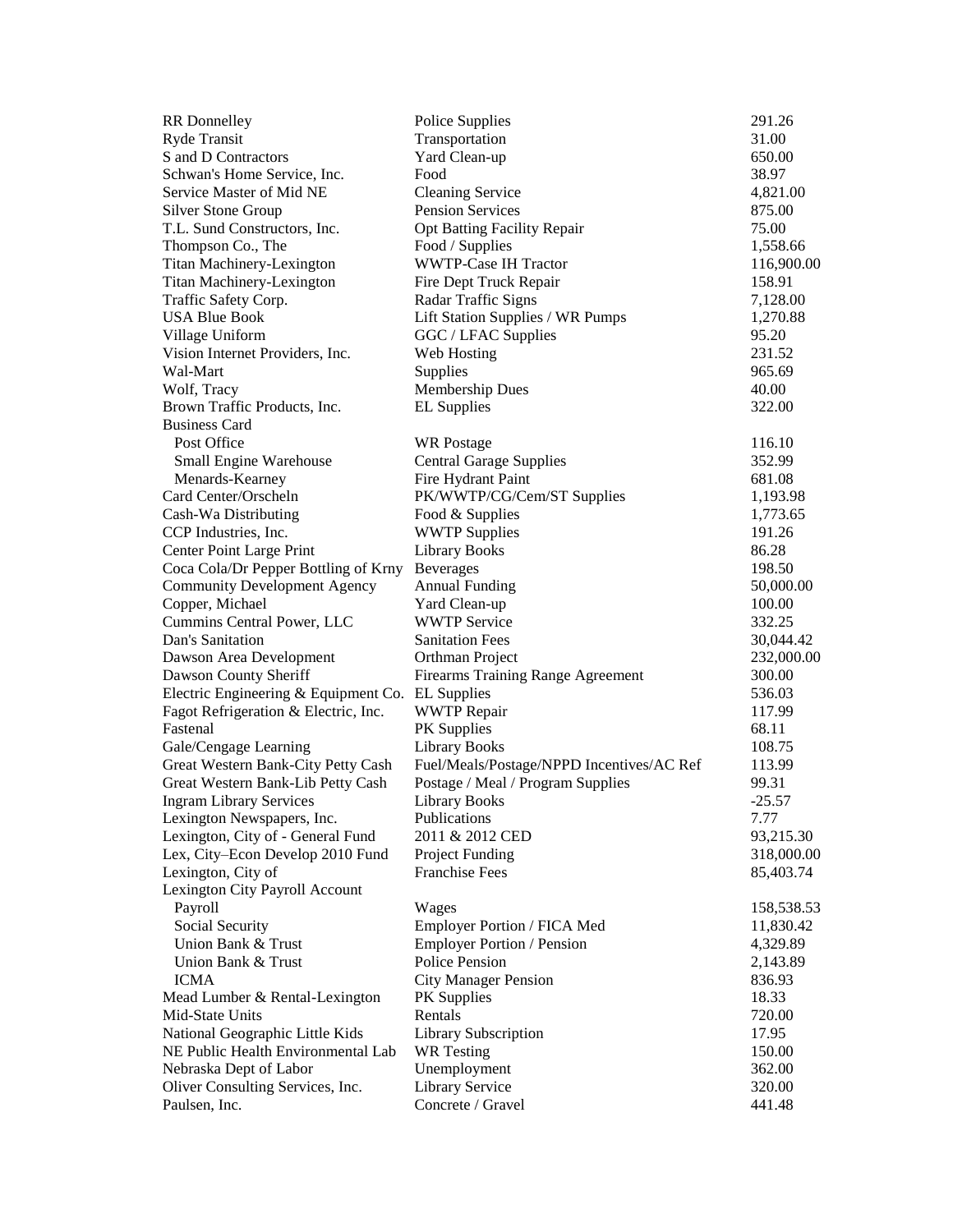| <b>Platte Valley Communication-Krny</b> |                           | Mo Maint/UTL Office/Compost Surveillance Systems/Radio Rep |
|-----------------------------------------|---------------------------|------------------------------------------------------------|
|                                         |                           | 10,571.10                                                  |
| Sign Pro                                | Development Services Sign | 28.00                                                      |
| Subway @ Walmart                        | Meals                     | 24.75                                                      |
| <b>TASC</b> - Client Invoices           | Fees                      | 186.18                                                     |
| Tri-City Tribune                        | Library Subscription      | 31.50                                                      |
| Unisan Nebraska, LLC                    | Rec Supplies              | 436.05                                                     |
| <b>Verizon Wireless</b>                 | Cellphone Service         | 363.37                                                     |
| Wal-Mart                                | <b>Supplies</b>           | 90.90                                                      |
| YMCA of Lexington                       | <b>Membership Dues</b>    | 233.10                                                     |
|                                         |                           |                                                            |
|                                         | <b>TOTAL CLAIMS:</b>      | 2,518,722.04                                               |

**FINANCIAL REPORT**: Moved by Vivas, seconded by Salem, to accept the financial report for June 2014 as presented. Roll call. Voting "aye" were Miller, Salem, Vivas, Fagot. Motion carried.

**GRANT ADMINISTRATION:** Pepplitsch reviewed proposals received from Dawson Area Development and West Central Development District for grant administration services for the CDBG 13-CIS-102 project. He noted that each proposal had been evaluated by 3 city staff members who recommend the contract be awarded to DAD based on the evaluation matrix. Following discussion, moved by Miller, seconded by Vivas, to award a grant administration services contract for the CDBG 13-CIS-102 to Dawson Area Development. Roll call. Voting "aye" were Salem, Vivas, Miller, Fagot. Motion carried.

**CONDITIONAL USE PERMIT:** Mayor Fagot opened a public hearing to consider a conditional use permit application from Lexington Public Schools District for property located at 310 South Washington to be used for educational purposes. Bill Brecks indicated that the property is currently in a C-3 zone and under code, the use for educational purposes requires conditional use approval. He noted the school intends to initially use the facility as welding and automotive classrooms. A conditional use agreement was discussed. Pepplitsch noted that the Planning Commission has recommended approval of the use. There being no other public comments, the public hearing was closed. Moved by Salem, seconded by Miller, to approve the conditional use application and authorize the execution of the agreement as presented. Roll call. Voting "aye" were Vivas, Miller, Salem, Fagot. Motion carried.

**CLOSEOUT DOCUMENTS:** Pepplitsch reviewed closeout documents for the 18<sup>th</sup> Street/Heartland Road Improvement project. Documents included Pay Request #2-Final in the amount of \$169,617.10, Change Order #1, and a Certificate of Substantial Completion. Following discussion, moved by Vivas, seconded by Miller, to approve the closeout documents for the 18<sup>th</sup> Street/Heartland Road Improvement project as presented. Roll call. Voting "aye" were Salem, Miller, Vivas, Fagot. Motion carried.

**ROUNDTABLE DISCUSSION:** Pepplitsch noted that draft budget information will be reviewed at the next city council meeting on August 12. Budget hearings will begin in September.

Burnside gave an update on the 6<sup>th</sup> Street/Grant to Taft Paving Improvement project.

Hodges gave an update on the AMI project and noted that intended benefits are being realized.

**ADJOURNMENT:** There being no further business to come before the Council, Mayor Fagot declared the meeting adjourned.

John Fagot Mayor Pamela Baruth City Clerk

I, the undersigned City Clerk for the City of Lexington, Nebraska, hereby certify that all of the subjects included in the foregoing proceedings were contained in the Agenda for the meeting, kept continually current and available for public inspection at the office of the City Clerk during regular business hours prior to said meeting; that the Minutes of the Mayor and Council of the City of Lexington, Nebraska, from which the foregoing proceedings have been extracted were in written form and available for public inspection within ten working